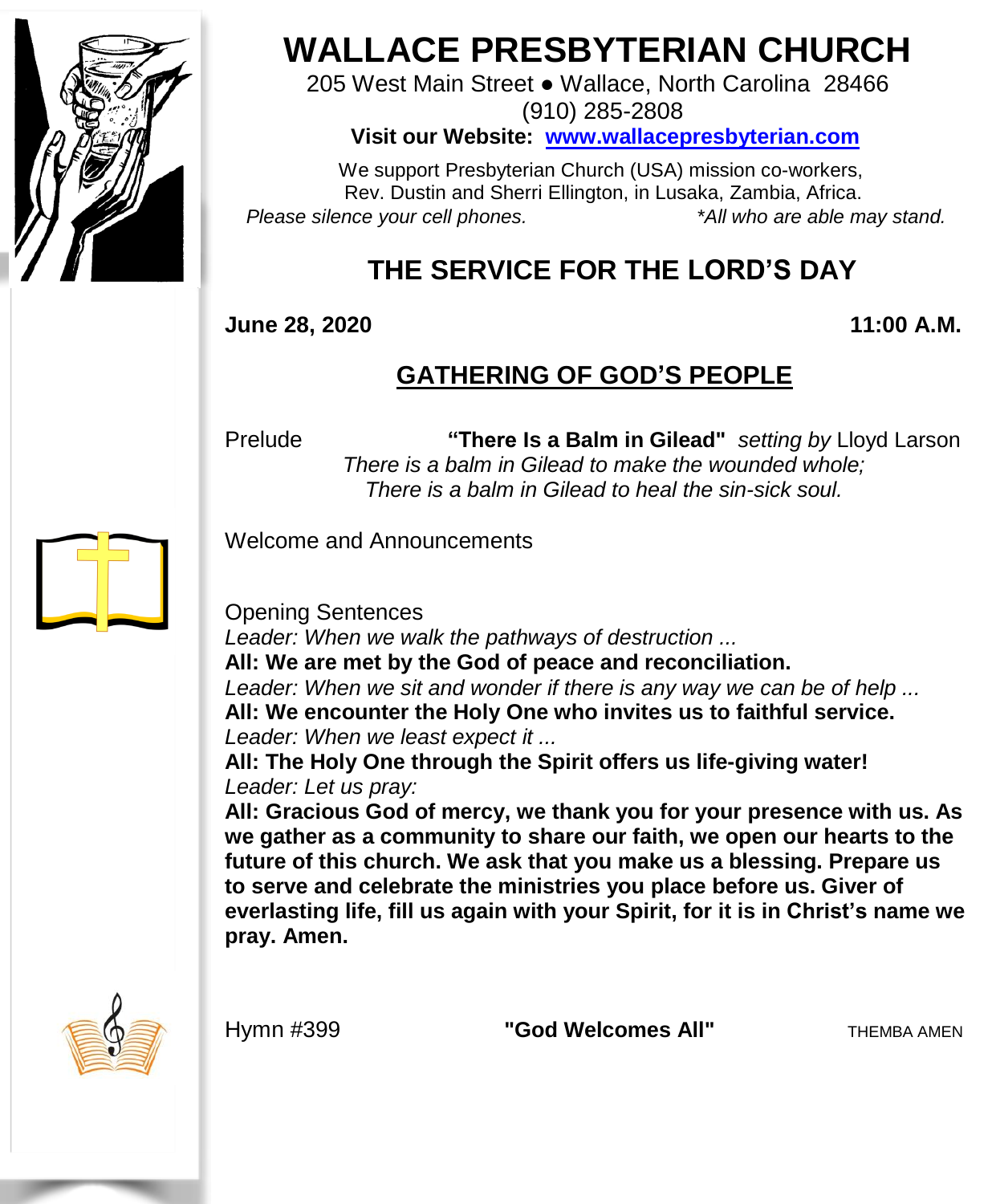

#### Unison Prayer of Confession

**Gracious and loving God, each and every day you offer to us new hope and special blessings. From the rising of the sun to its descent, the light of your love pours on your creation. We love all these things, but we want to hold onto each of your blessings just for ourselves. Teach us to share openly and willingly with others. Forgive our selfishness and turn it to selflessness in service to you. Clear our minds and spirits from sadness to a sense of joy and adventure; for we offer this prayer in Jesus' name. Lord, hear our prayers . . .**

**(A time for silent prayers of confession . . .)**



Responsive Assurance of Pardon

*Leader: God, whose name is I AM, provides for our weakness.* **All: Jesus Christ, I AM in the body, gave himself for our salvation.** *Leader: All who are united to Christ in his death are united to Christ in his resurrection.*

**All: The end is eternal life. In Jesus Christ, our sins are forgiven. Alleluia!**

Gloria Patri **Glory Be to the Father Glory be to the Father, and to the Son, and to the Holy Ghost; as it was in the beginning, is now, and ever shall be, world without end. Amen, amen.**

### **PROCLAIMING GOD'S WORD**

Children's Sermon

Unison Prayer for Illumination

**O God, we thirst for your presence. Come and be living water in our lives. As we hear your Word read and proclaimed, draw close to us and remind us of your steadfast love. Welcome us with your grace, that your love may transform us and prepare us for service in the name of Jesus Christ, our Lord and Savior. Amen.**

| Epistle Lesson |                                     | James 2:14-17         |
|----------------|-------------------------------------|-----------------------|
| Hymn #435      | "There's a Wideness in God's Mercy" | IN BABILONE           |
| Gospel Lesson  |                                     | Matthew 10:40-42      |
| Sermon         | "Like Seeing the Face of God"       | Dr. Philip K. Gladden |





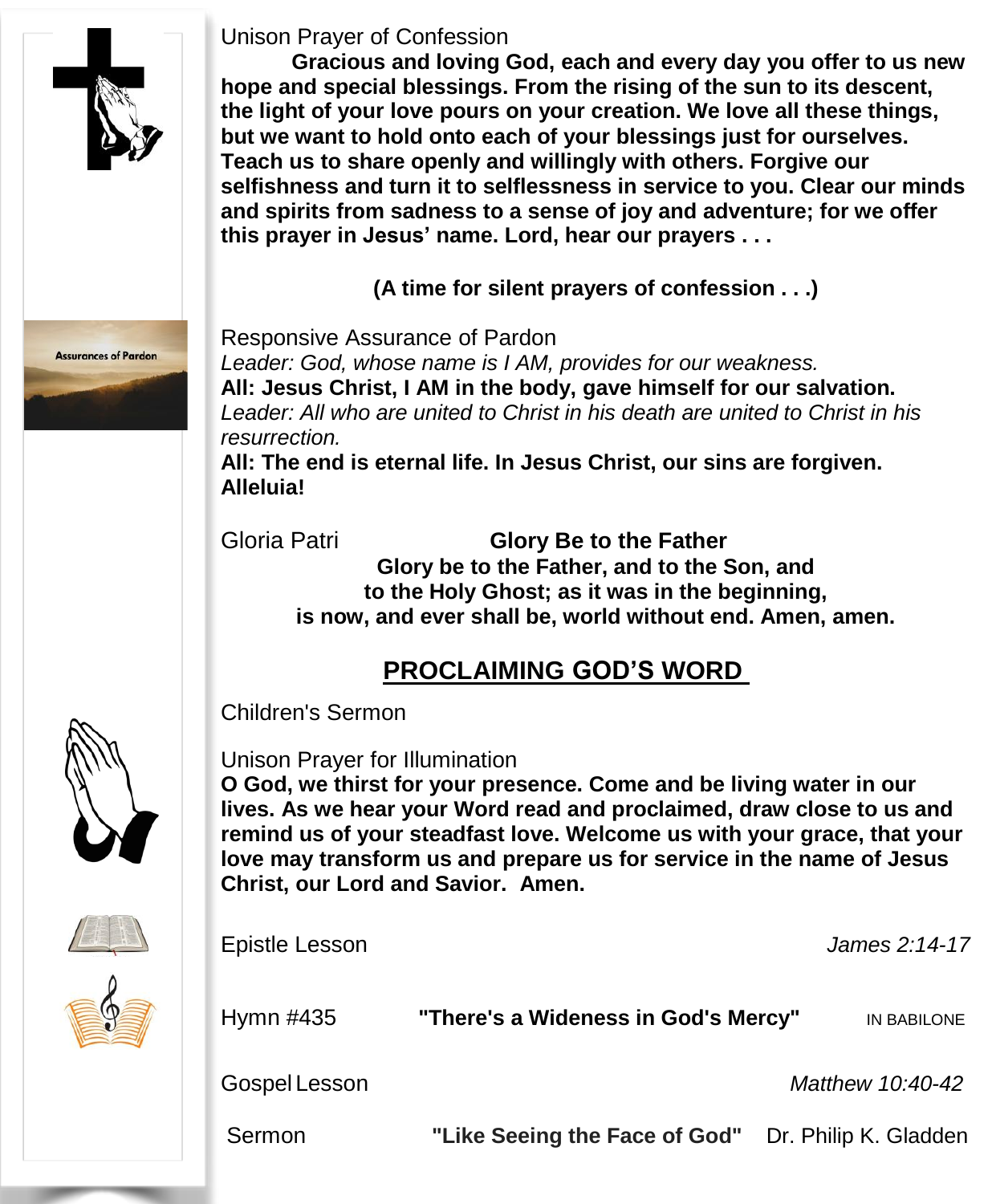

A Time for Silent Reflection

Pastoral Prayer with the Lord's Prayer

**Our Father who art in heaven, hallowed be Thy name. Thy kingdom come, Thy will be done, on earth as it is in heaven. Give us this day our daily bread; and forgive us our debts, as we forgive our debtors; and lead us not into temptation, but deliver us from evil. For Thine is the kingdom and the power and the glory, forever. Amen.**

### **GIVING THANKS TO GOD**

Presentation of Tithes and Offerings

Offertory **"How Can I Keep from Singing?** *setting by* John S. Dixon *No storm can shake my inmost calm while to the Rock I'm clinging. Since Christ is Lord of heaven and earth, how can I keep from singing?*



Doxology and Prayer of Dedication

*Praise God from whom all blessings flow; Praise Him all creatures here below; Praise Him above ye heavenly host; Praise Father, Son, and Holy Ghost. Amen.*



The Affirmation of Faith: The Apostles' Creed **I believe in God the Father Almighty, Maker of heaven and earth. And in Jesus Christ his only Son our Lord; who was conceived by the Holy Ghost, born of the Virgin Mary, suffered under Pontius Pilate, was crucified, dead, and buried; he descended into hell; the third day he rose again from the dead; he ascended into heaven, and sitteth on the right hand of God the Father Almighty; from thence he shall come to judge the quick and the dead. I believe in the Holy Ghost; the holy catholic Church; the communion of saints; the forgiveness of sins; the resurrection of the body; and the life everlasting. Amen.**



Hymn #821 **"My Life Flows On"** HOW CAN <sup>I</sup> KEEP FROM SINGING (How Can I Keep from Singing?)

**Benediction** 

Postlude